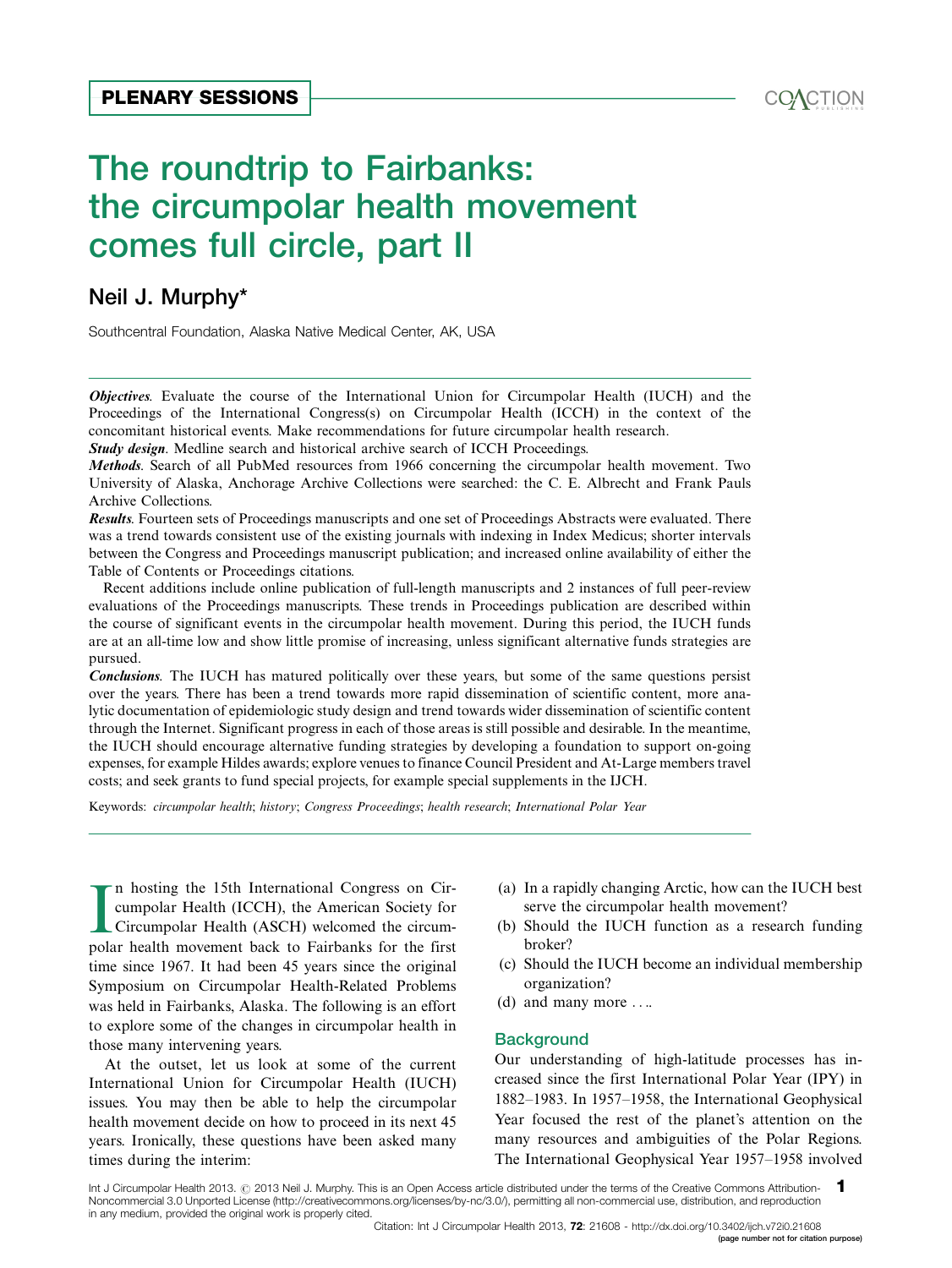80,000 scientists from 67 countries, yet human health was not a major area of study. Fifty years later, the circumpolar health community saw the first IPY that included an emphasis on human health. This change in the 2007-2008 IPY research agenda was, in large, the result of the movement of scientists/health workers who have gathered every 3 years since 1967 to improve human health in the circumpolar areas (1). The circumpolar health movement began in the coldest era of the Cold War. The increased interaction of circumpolar scientists and health workers temporally coincided with a process of thawing distrust and conflict.

# The seminal leaders

In the same year as the 1957-1958 International Geophysical Year, the Nordic Council appointed a committee for arctic medical research, which began a process that culminated with the Nordic Council for Arctic Medical Research (NCAMR) Report. The first exploratory human health conference was sponsored by the World Health Organization (WHO) in Geneva from 28 August to 1 September 1962 (2). The WHO Conference on Medicine and Public Health in the Arctic and Antarctic concluded that there was an urgent need to stimulate high-latitude research, especially on health problems. Another impetus that inspired the circumpolar health movement was the Human Adaptability Section of the International Biologic Programme (1964-1974) (3). Fred Milan, a Human Research Physiologist with the Arctic Aeromedical Laboratory for the US Air Force in Fairbanks, coordinated the arctic volume. As a result of these combined processes, the organization of regular symposia on circumpolar health was agreed upon (4).

### The first international symposium

The first person to organize an international circumpolar health symposium was C. Earl Albrecht in Fairbanks, Alaska, in 1967. C. Earl Albrecht, former commissioner of Health for the State of Alaska, envisioned an IUCH for over a decade before the first international meeting became a reality. With the help of the Arctic Institute of North America, the 1967 Symposium on Circumpolar Health-Related Problems had participants from the USSR, Canada, Norway, Denmark, Sweden, Greenland, Iceland and Finland. It was in this symposium that an informal international affiliation was formed. In the 1967 meeting, the decision was made to hold a symposium every 3 years, each in a different country. Twenty years later, these symposia were reorganized to "Congress"(s), to reflect the formation of the IUCH. At the 1967 Fairbanks meeting, an informal organization of the future ASCH was formed. C. Earl Albrecht, with the assistance of Fred Milan and other Alaskan scientists, held this organization together primarily to participate in future international symposia.

### Early international symposia for circumpolar health

There were approximately 100 scientists present at the first symposia held in Fairbanks, Alaska, 23-28 July 1967 (5). The 2nd International Symposium for Circumpolar Health was held from 21 to 24 June 1971 in Oulu, Finland (6). The President of the Symposium was Ole Wasz-Hockert and the chairman of the scientific committee was Henrik Forsius. For almost 2 years leading up to the 2nd Symposium, the entire activities of the NCAMR concentrated on the upcoming symposium (7). The 3rd International Symposium for Circumpolar Health was held from 8 to 11 July 1974 in Yellowknife, Canada (8). The symposium was organized by Otto Schaefer, and Jack Hildes was the Chairman of the Scientific Program. This was the first symposium to feature a specific nutrition section, with nutrition topics also included in nearly every section, for example cardiovascular, blood lipids, and dietary habits of children (9). The 4th Symposium was held in Novosibirsk, USSR, 2-7 October 1978 with V. P. Kaznacheev, Academician of the USSR Academy of Medical Science, Novosibirsk, as Chairman (10). The symposium was sponsored by the Regional Office for Europe of the WHO. There were 330 reports on the current circumpolar health problems. Two volumes of abstracts were published, in English and Russian, for example not full-length manuscripts. In this context, the Finnish-Russian relationships proved to be very useful. During the preparation for the 4th Symposium, Professor Ole Wasz-Hockert made several visits to Russia (11). Denmark hosted the 5th International Symposium for Circumpolar Health from 9 to 13 August 1981 in Copenhagen with over 300 participants formally registered from 17 countries. Bent Harvald was President and Jens Peder Hart Hansen was the General Secretary (12). Scientists came from as far as Argentina and Australia to share Antarctic activities (13). This symposium exposed the practical difficulties, and especially the financial obstacles, in organizing a conference of that size without a financially responsible organization. This was the direct motivation for the formation of a collaborative structure and ultimately resulted in the formation of the IUCH.

# The maturation process: <sup>a</sup> circumpolar health ''movement''

In 1982, C. Earl Albrecht announced progress in the formation of a future IUCH (14). Four adhering bodies had formed for the purpose of guaranteeing quality representation at the International Symposia including the newly formed ASCH and the Canadian Society for Circumpolar Health, with the previously existing Organization of NCAMR and Siberian Branch of the USSR Academy of Medical Science (15).

The 6th International Symposium on Circumpolar Health was hosted by the ASCH and was held in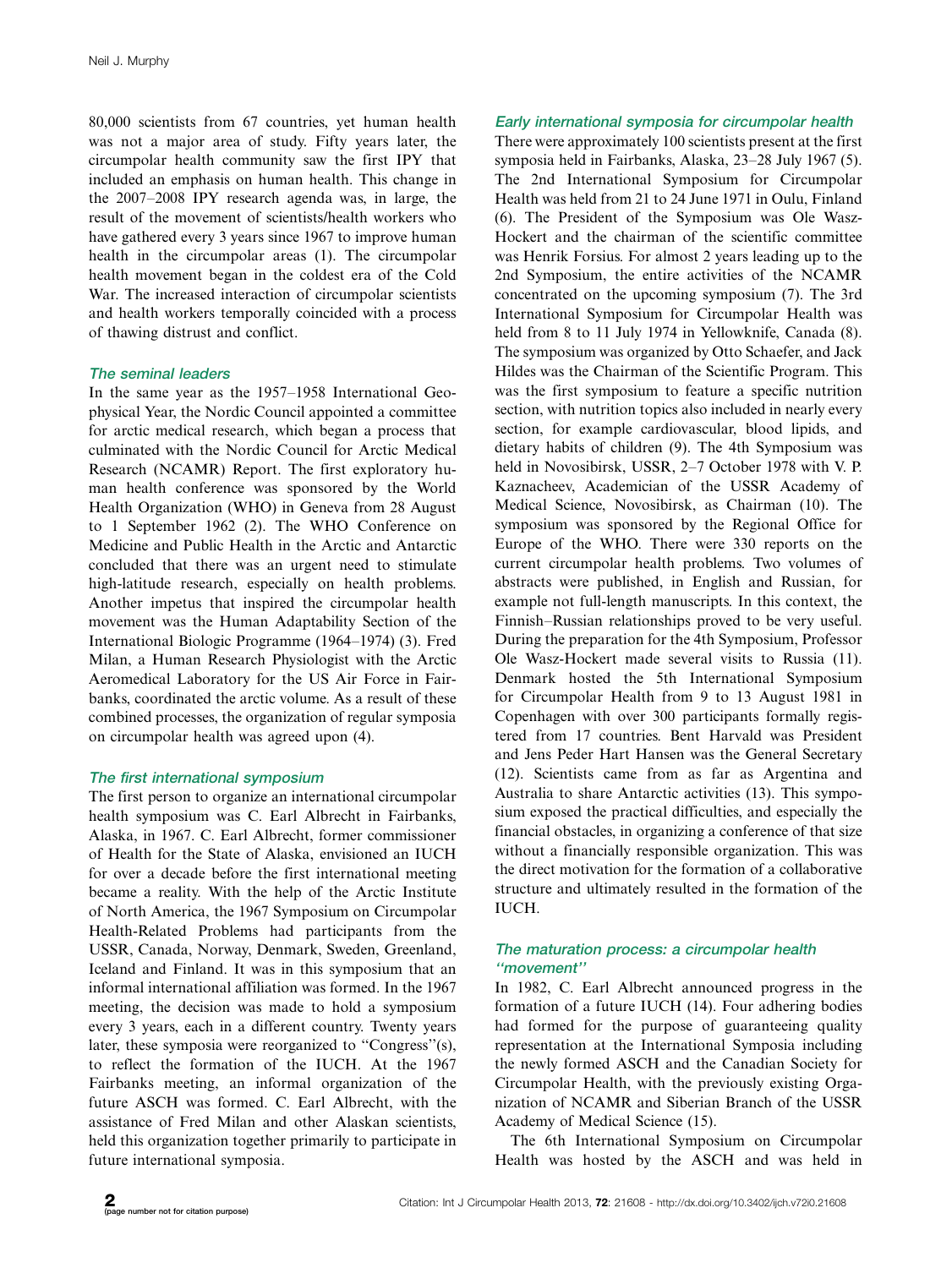Anchorage, Alaska in 17-21 May 1984 (16). The American Public Health Association eventually produced ''The National Arctic Health Science Policy'' as a result (17).

# The International Union for Circumpolar Health

The concept of an IUCH was agreed upon at the Copenhagen Symposium in 1981. At the Anchorage symposium in 1984, the main principles were agreed upon and NoSAMF was tasked with finalizing the principles (3). The IUCH's first official organizational meeting was held in Stockholm, Sweden in 18-19 March 1986 (18). In this meeting, the IUCH Constitution was signed and the IUCH established. The interim Board elected at the Constitutional Assembly consisted of Bent Harvald (Denmark), President, Brian Postl (Canada) Vice President, and Ted Mala (USA) Secretary General and Treasurer. As the official meeting of the fledgling International Union for Circumpolar, the next international gathering was entitled a Congress, instead of a Symposium, per se. The 7th ICCH (ICCH) was held in Umea, Sweden, 8-12 June 1987 (19). During the 7th ICCH, the first IUCH General Assembly was convened on 11 June 1987. The General Assembly elected Jens Peder Hart Hansen, the first President of the IUCH. By 24 September 1987 the IUCH had been further organized with Bylaws. The 4 adhering bodies to the new IUCH were joined by a representative from the Scientific Committee for Antarctic Research.

### Recognition of circumpolar movement commitment

The Canadian Society for Circumpolar Health, with the help of a Donner Foundation (20) grant and government support, struck medals in honour of J. A. Hildes, a revered former Canadian health researcher and a mentor to many. Dr. Hildes was originally from Manitoba and died in 1984. The medals were to be given to an outstanding representative from each of the 4 adhering bodies of the IUCH. These are considered the highest award in circumpolar health. The first Hildes medals were awarded in Umea in 1987.

The 8th ICCH was held in Whitehorse, Canada, from 21 to 25 May 1990. Approximately 750 delegates from 20 countries attended (21). In November 1991, the Nordic Society for Arctic Medicine was founded at an inaugural meeting in Stockholm, Sweden. The 9th ICCH was held in Reykjavik, Iceland, from 20 to 25 June 1993. One main topic was the transfer of responsibility for health and health services to indigenous peoples (22). The 10th ICCH was held in Anchorage, Alaska, from 19 to 24 May 1996 and was the first ICCH to utilize the Internet for online dissemination of Congress information (23). At the end of 1996, the Nordic Council of Ministers decided to discontinue funding for the NCAMR. This event signalled the end of the close governmental support for the circumpolar health movement, hence a need for strategies to continue the work of improving the health status in the circumpolar region through partnerships with other funding agencies. The 11th ICCH was held in Harstad, Norway, from 4 to 9 June 2000. The Millennium Congress included Internet access. The 11th ICCH utilized the Internet for modified online and facsimile Congress registration (24).

# Information era speeds up: circumpolar health keeps up

While the use of the Internet for ICCH registration opened up new horizons, the hardbound Proceedings publication process continued to be expensive and time consuming. Despite a dedicated local editorial staff, some Proceedings were not available for 2 years after the Congress. The publication of the 11th ICCH Proceedings began a major shift to more rapid access to the Proceedings material with a goal of publishing within 12 months of the Congress. The 12th ICCH was held in Nuuk, Greenland from 11 to 14 September 2003 with pre-Congress meetings on 8-10 September 2003 was the first to offer complete Internet registration access. The 12th ICCH Proceedings continued the trend towards rapid dissemination of the material by publishing the Proceedings in the International Journal of Circumpolar Health within 12 months of the Congress (25). The publication of the 12th ICCH Proceedings moved the dissemination of circumpolar health information one major step further by publishing the actual Proceedings full articles, both online and hard copy, for example not just an online Table of Contents. This was the first Proceedings that included "Study Design" in the manuscript's Abstract along with Objectives, Methods and Results, and Conclusions. The designation of ''Study Design'' required the researcher and editor to analyze and document the exact nature of the epidemiologic investigation. At the 12th ICCH in Nuuk, Greenland, Bjerregaard, Young and Curtis provided documentation of a shift of focus from biologic to the sociology of health (26). The 12th ICCH Proceedings were being published just as the International Journal for Circumpolar Health initially negotiated to incorporate new academic publishing partners by joining the University of Alaska, Anchorage, University of Oulu and the University of Manitoba. Other academic publishing partners and sponsoring members then joined the IUCH, and the Nordic Society for Arctic Medicine to form the International Association of Circumpolar Health Publishers (IACHP).

# International Association of Circumpolar Health **Publishers**

The IACHP was established in 2004 to oversee and financially support the International Journal for Circumpolar Health. The journal has been in existence since 1972, initially under the name of Nordic Council for Arctic Medical Research Reports but later under different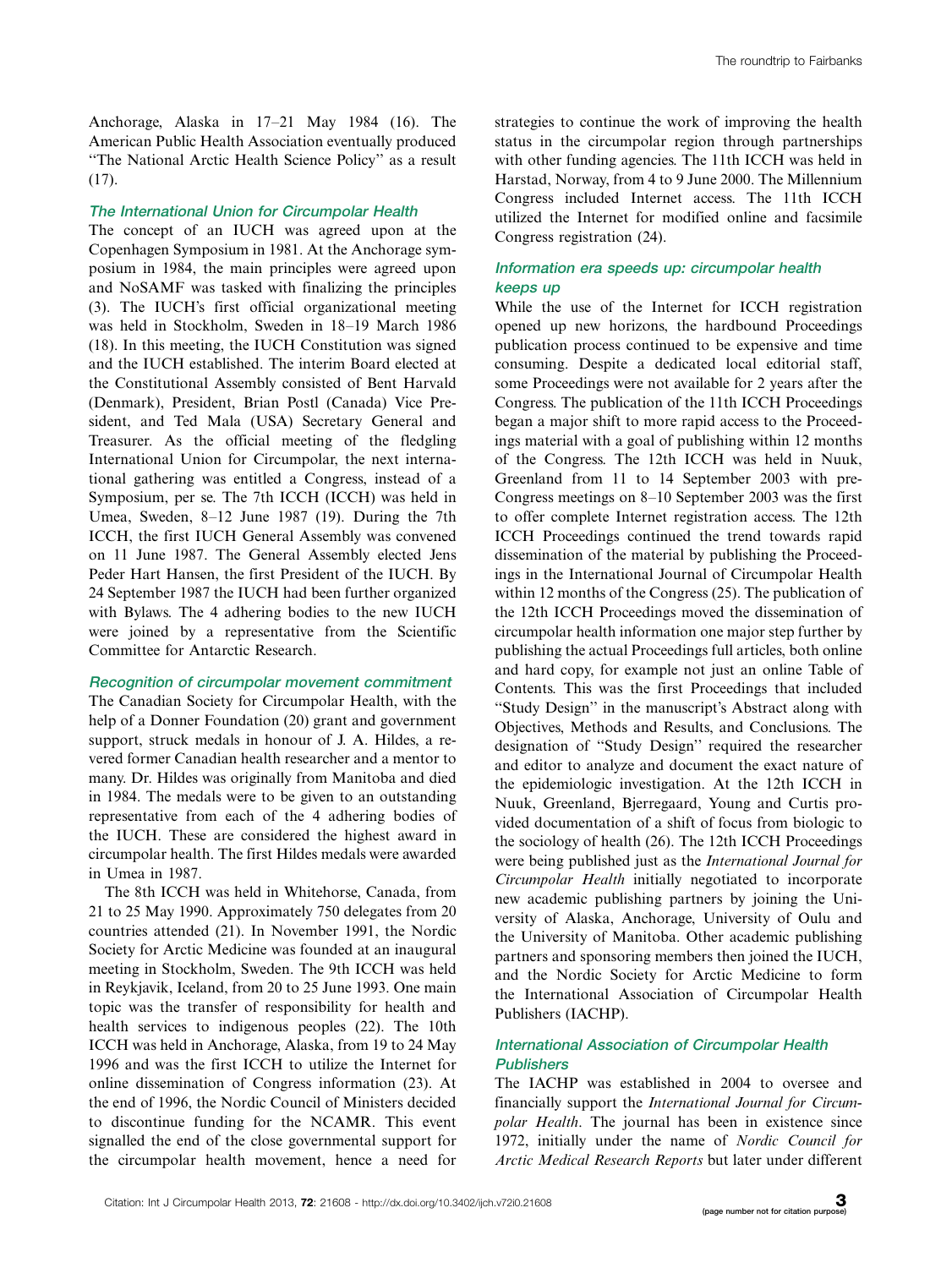more idiomatic names. IACHP consisted of 8 major and some contributing institutions [universities, societies, International Network for Circumpolar Health Research (INCHR)] with a strong commitment to supporting circumpolar health research and in particular the dissemination of research results.

# Mentoring future circumpolar health leaders

The 12th ICCH began the tradition of formally recognizing the talents of emerging scientists, researchers and health workers. In the tradition of the simple, but persuasive mentoring methods that were the hallmark of Jens Peder Hart Hansen, the IUCH Council awarded the Jens Peder Hart Hansen Fellow Award to emerging scientists, researchers and health workers (27).

These awards are funded by a tithe from the ICCH registrants that is deposited in a managed fund to insure future capacity to move the awards to a self-supporting status.

# International Network for Circumpolar Health Research

The International Network for Circumpolar Health Research (INCHR) was established in 2005 as an offshoot of the IUCH Population Health/Surveys Working Group. Following several years of informal discussions among Working Group health researchers, it was decided to more formally approach those activities. In February 2004, at a symposium at the University of Toronto entitled ''Populations in Transition: The Health of Circumpolar Indigenous People,'' an agreement was signed to form an international organization devoted specifically to circumpolar health research, recognizing the need for continuing networking in the interlude between the international circumpolar health congresses. The activities of INCHR were funded by a 5-year Canadian ''Team Grant'' that allowed the organization to conduct various activities without levying membership fees.

### Rounding the corner

The 13th International Congress on Circumpolar Health (ICCH 13) was held in Novosibirsk, Russia, from 12 to 16 June 2006. The Congress theme was "The North—The Peace Zone.'' ICCH 13 carried on the tradition of realtime web-based dissemination of the conference abstracts. All of the ICCH 13 Proceedings full-length articles were peer reviewed and indexed in the major scientific clearinghouses within 1 year of ICCH 13, both online and in hard copy (28).

The 14th International Congress on Circumpolar Health (ICCH 14) was held in Yellowknife, Canada, from 11 to 16 July 2009. While the conference abstracts were available online in real-time, the organizers chose not to peer review and hence not scientifically index the ICCH 14 Proceedings and instead publish the Proceedings as a Circumpolar Health Supplement with the IJCH 16 months after ICCH 14 (29).

The 15th ICCH 15 was held in Fairbanks, Alaska, from 5 to 10 August 2012. The conference abstracts were available online in real-time, with the Plenary Sessions live streamed on the Internet. The ICCH 15 Proceedings were sponsored by the Arctic Human Health Initiative (AHHI) and are on course to be published within 10 months of ICCH 15 (30). Based on the experience of ICCH 14, the ICCH 15 allowed both a peer track and a non-peer-review track. Both modalities will be available both online and in hard copy, while the peer-review manuscripts will also be indexed in the major scientific clearinghouses.

As of this writing, the 16th International Congress on Circumpolar Health, Focus on Future Health and Wellbeing, is scheduled to take place in Oulu, Finland on 7-13 June 2015.

# The Circumpolar Health Research Network (CirchNet)

At the time of the ICCH 15 in August 2012, the IACHP and the INCHR were in discussions about how to most effectively accomplish their common goals. At the time of this writing, the 2 groups merged to form the Circumpolar Health Research Network (CirchNet) later in 2012 with the coming together of 2 international circumpolar health organizations – the INCHR and the IACHP. This new association aims to:

- (a) promote cooperation and collaboration among health researchers engaged in research in the circumpolar region;
- (b) facilitate the exchange, communication and dissemination of research results and other health data;
- (c) support the training and development of researchers in circumpolar health;
- (d) publish the International Journal of Circumpolar Health and other scholarly publications.

# The successes

There has been a trend towards more rapid dissemination of scientific content, more analytic documentation of epidemiologic study design and wider dissemination of scientific content. Key benchmarks include:

### Indexing of manuscripts

All but two of the Proceedings since ICCH 7 have been indexed in Index Medicus.

### Peer review

Five of the last 6 Proceedings utilized a full peer-review evaluation, for example ICCH 10, 11, 12, 13 and 15.

### Online publication

The ICCH 12, 13 and 15 published full-length peerreviewed Proceedings manuscripts online within 12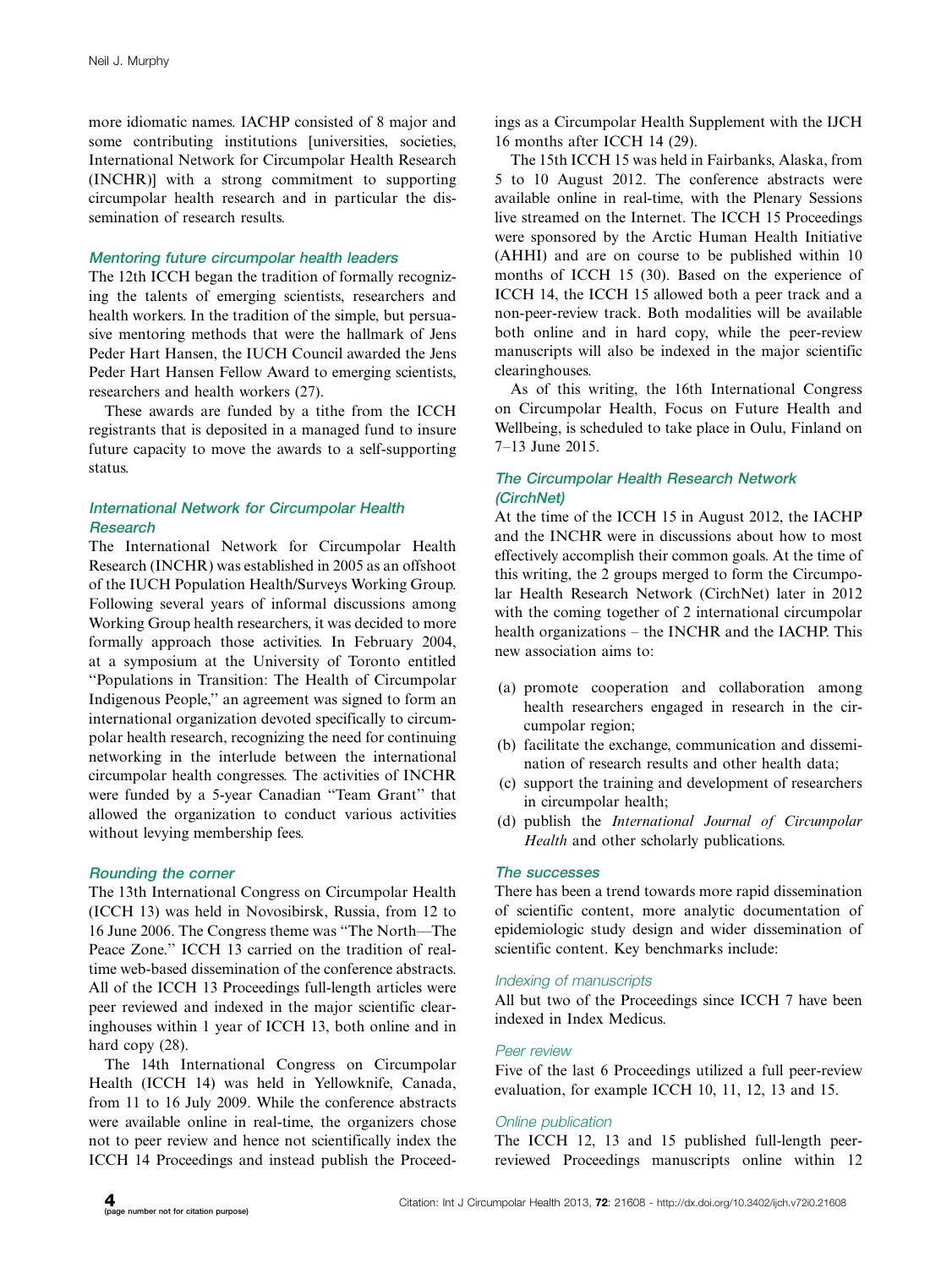months of the Congress. ICCH 14 was published online 16 months after the ICCH. The Health Sciences Information Service of the University of Alaska Anchorage's Consortium Library has obtained copyright permission to scan and archive all the prior ICCH Proceedings online at [www.arctichealth.org.](www.arctichealth.org)

The ICCH13 was the first ICCH to publish the ICCH abstracts electronically on the Internet in real-time, for example published online during the ICCH (31).

### Scientific method

The ICCH Proceedings included an attempt to delineate manuscript content with structured abstracts including the designation of ''Study Design''. The latter requires the researcher and editor to analyze and document the exact nature of the epidemiologic investigation.

### Economy of scale

Since ICCH 11 and ICCH 12, the local organizing committees have tried to utilize existing resources at the International Journal of Circumpolar Health with its ''economy of scale'' and editorial expertise. These trends will allow local ICCH organizing committees to concentrate on the Congress, Scientific Program, logistics and follow-up. If this trend continues, this also may lead to more uniformity in scientific and editorial practices. On the other hand, at this time the original scientific methods still rely largely on descriptive reviews with rare international collaborative studies, hence the scientific impact factor ratings need to increase to continue to be sustainable.

# The circumpolar health movement completes <sup>a</sup> full circle

In many respects, the circumpolar movement has completed its first full circle. In 1957, the Nordic Council appointed a committee for arctic medical research, which began a process that culminated with the NCAMR Report. In that same year, the world celebrated the International Geophysical Year. The recent inception of the INCHR will now promote researcher-to-researcher relationships to increase collaboration, support research training at all levels and strengthen the health information system. It is hoped that the INCHR will help improve the scientific methods used by increasing the number of international cohort studies that apply similar methodologies across circumpolar borders. Only 2 such studies were reported in the ICCH 12 Proceedings (32,33).

The Arctic Council's AHHI added ''human health'' emphasis to the IPY, just as the circumpolar movement enters a new phase of collaboration. The AHHI advanced the joint research agenda of the Arctic Council (34). The IPY 2007-2008 was an intense, internationally coordinated campaign of research that initiated a new era in polar science. IPY 2007-2008 included research in both Polar Regions and recognized the strong links these regions have with the rest of the globe. AHHI educated and involved the public, and helped train the next generation of engineers, scientists and leaders. The 2010 Arctic Human Health Initiative Circumpolar Health Supplement detailed human health in the Arctic, circumpolar cooperation on Arctic human health, human health and the Arctic Council, the IPY human health proposals, expansion of networks, research proposals, and their outreach education and communication proposals (1).

### Should we spend the IUCH account down to zero?

Some IUCH Council members have suggested that the IUCH carry a zero balance in its account by expending all of the funds on special projects and research. Interestingly, this has nearly happened just by inertia alone (Fig. 1).

This question is not merely conjecture because if the steep downward nature of the current slope continues, the IUCH may not have funding to provide for basic operations in the foreseeable future. A zero- balance scenario



Fig. 1. International Union of Circumpolar Health Funds 1996-2010 in USD.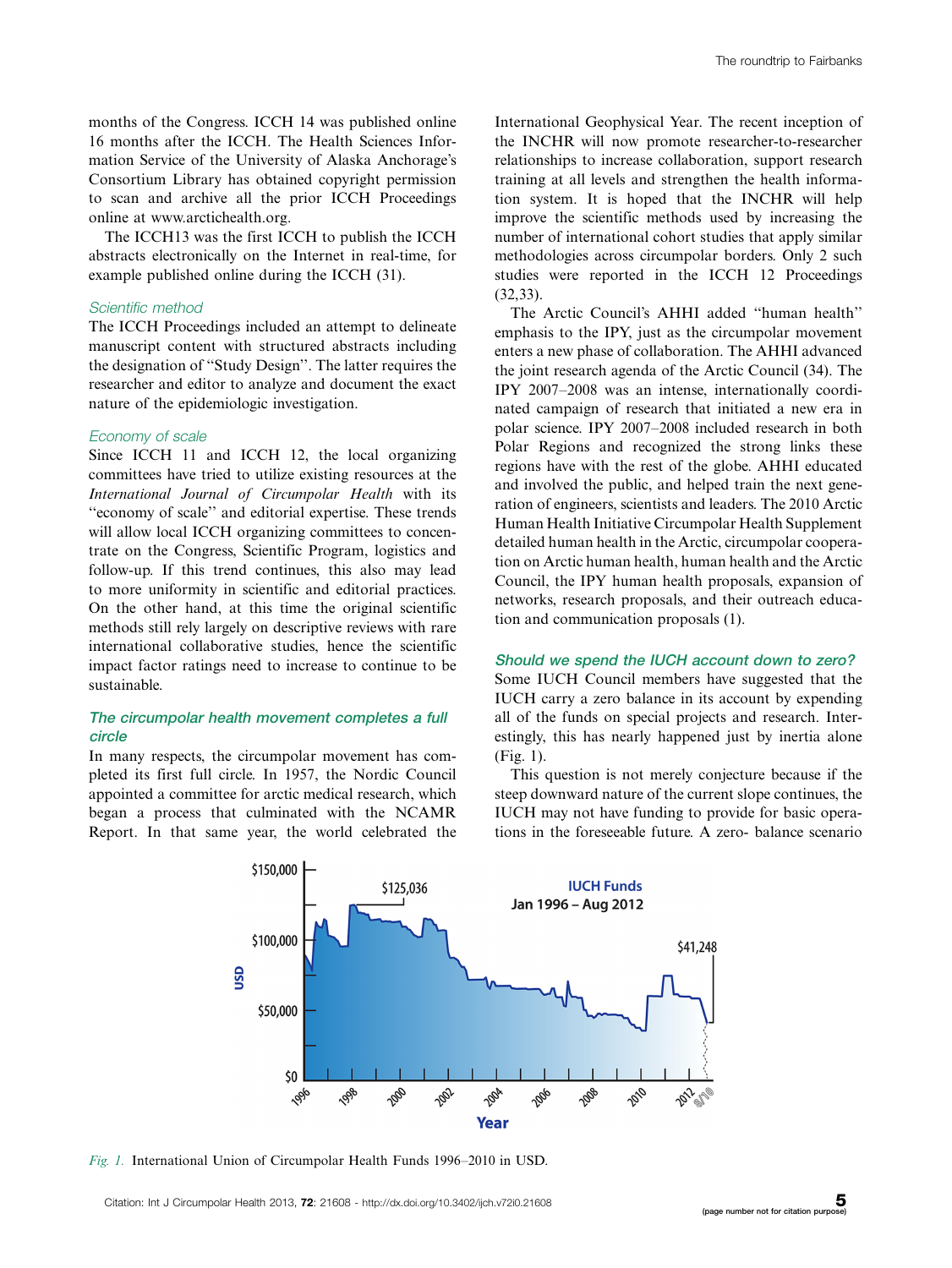would occur if an outgoing Council saw the IUCH funds reach a near-zero nadir in conjunction with an ICCH, that is did not leave enough funds for future Hildes awards and the requisite official Council travel expenses for the next ICCH. In that scenario, the funding would lurch from ICCH to ICCH based on individual adhering body's ability to provide start-up capital before ICCH registration fees materialized. A zero-balance system would only favour those adhering bodies with a large membership to capitalize ICCHs. As it is, the current system is more egalitarian, as it allows each adhering body an equal voice in requesting an ICCH in their region.

To better understand the IUCH budget, one must appreciate that there is a cyclic nature to the highs and lows of the IUCH funds. After the governmental support of the European members ended, the ICCHs on the North American continent have been the most heavily subscribed. As the IUCH funding is based on a tithe from the ICCH registrants, the highest account balances occur after the Canadian and American Society's ICCHs due to simple demography. Other IUCH budget factors include: funding of IUCH Council President's travel; funding of At-Large members travel, and special projects. The IUCH budget performs best if: ICCHs are held in geographic venues with easy airline access; the Council President and At-Large members have alternative funding to attend Council meetings or other official activities, and if special projects are funded by outside grants. The IUCH account reached its zenith in 1998 and is nearing its nadir now, despite a large ICCH in Canada in 2009, in part due to the anticipated funding of special supplement if the International Journal of Circumpolar health to highlight the work of the IUCH Working Groups (Fig. 1).

The IUCH should explore forming a foundation to provide on-going support of the Hildes Award. Initially, this foundation could be funded through grants and donations, but could also be supplemented with an ICCH tithe system of on-going support, like the Jens Peder Hart Hansen Award. One could easily conjecture that if the original Donner Foundation grant was placed in a similar financial instrument, that the Hildes award would be selfsustaining at this time.

# Recommendations for the future

- (a) Encourage alternative funding strategies
	- 1) Develop a foundation to support on-going expenses, for example Hildes awards.
	- 2) Explore venues to finance Council President and At-Large members travel costs.
	- 3) Seek grants to fund special projects, for example special supplements in the IJCH.
- (b) Online publication of the ICCH Proceedings within 6 months. This should be possible with careful pre-ICCH planning. With further refinement, the ICCH

Proceedings could be published online in decreasing intervals.

- (c) The use of the existing expertise of the International Journal for Circumpolar Health should continue and increase.
- (d) Encourage a shift from uni-dimensional descriptive studies to
	- 1) coordinated circumpolar cohort studies;
	- 2) interventional studies;
	- 3) randomized controlled trials.

# What the IUCH is, and what it is not?

- (a) The key strengths of the IUCH are (35):
	- 1) elected representatives from the national circumpolar societies from all of the Arctic countries;
	- 2) focused working groups in a variety of fields;
	- 3) observer status on the Arctic Council;
	- 4) The ICCH every 3 years;
	- 5) strong ties to the International Journal of Circumpolar Health enabling IUCH Working Group members to publish findings, presented at the ICCH meetings;
	- 6) information sharing via the IUCH website and the ICCH;
	- 7) mentoring scholarships and recognition of achievements.
- (b) The IUCH council is currently addressing a number of challenges, including:
	- 1) limited finances (Fig. 1);
	- 2) irregular attendance of the IUCH representative at the AC meetings;
	- 3) lack of regular annual reporting by all WGs to the IUCH;
	- 4) loss of information/knowledge from past IUCH councils.

# What IUCH is not ... yet

One of the persistent issues is whether the IUCH could be a primary funder of circumpolar health research. Given the current financial system whereby the IUCH funds are largely dependent on a tithe based on the number of registered attendees at the ICCHs, the IUCH funds have consistently diminished since the era of government funding (Fig. 1). To that end, the ASCH volunteered to increase their tithe from the ICCH 15 by 50% to improve the IUCH's flagging financial situation.

If the 3 strategies outlined earlier to provide longterm funding are adopted, then the IUCH could explore funding alternatives to serve as a research clearinghouse. The IUCH would be very well positioned to assure that circumpolar health emphasizes multinational collaborations/cohort studies, and that those studies are not duplicative.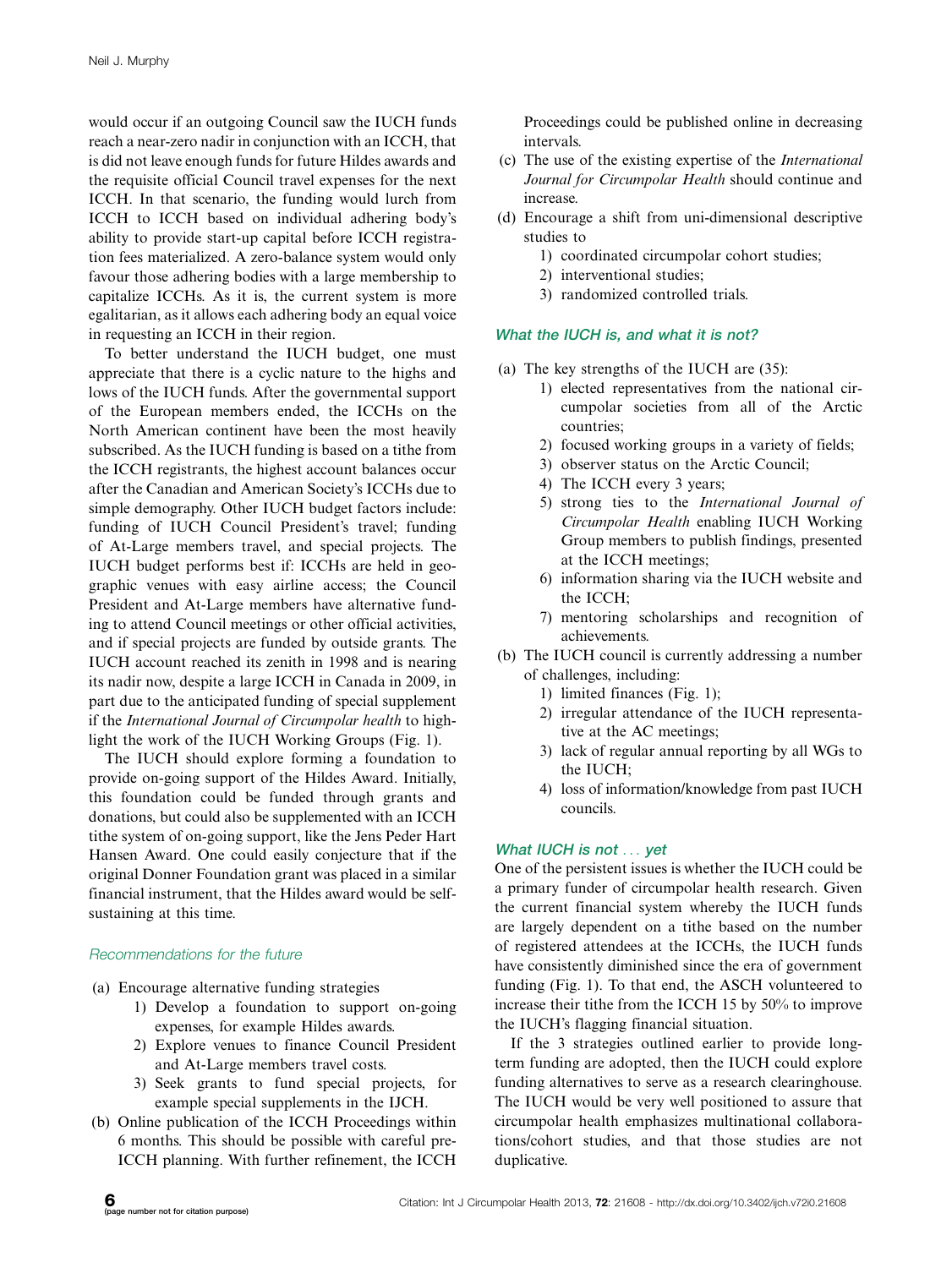Another question that has persistently arisen is ''should the IUCH be an individual membership organization?'' This type of system would gather dues from individual members, rather than being based on a system of adhering bodies. Demographically at this time, there are proportionally more Canadians in a position to pay such individual dues, compared to other adhering bodies, and they could find their views better represented by numbers alone. However, if the metric was based on the size of the adhering body's base organization, and not its ability to pay individual dues per se, then the Siberian Branch of the Russian Academy of Medical Sciences (AMS-SB) would have the largest number of votes.

In the short term, it may be more expeditious to pursue institutional funding from governmental or nongovernmental non-profit agencies, private entities or profit-making ventures. There is IUCH precedent for employing a Secretariat whose main purpose was fundraising, though unfortunately in each of the 2 cases the experiment was not successful. We must better understand that history, so as not to repeat it.

There have also been discussions of re-organizing several of the current circumpolar organizations, for example IUCH, Circumpolar Health Research Network (CirchNet), and so on (36). One initial step may be for the IUCH to welcome CirchNet in as a voting member with 1 vote on the IUCH Council similar to the 1 vote that the Scientific Committee for Antarctic Research (SCAR) is entitled to.

Finally, the IUCH should consider forming a foundation to provide on-going support of the Hildes Award. Initially, this could be funded through grants and donations, but could be supplemented with a tithe system of on-going support, like the Jens Peder Hart Hansen Award, to become self-sufficient.

# **Summary**

The circumpolar region may now be warming due to a global climate change, but the issues of cold, darkness, isolation, distance, adaptation and permafrost still need study to help human inhabitants adapt. The circumpolar movement began as a vision of a few talented individuals who took the time and energy to pursue international collaboration and cooperation to further increase the knowledge and pursuit of improved circumpolar health. One can hope that the knowledge generated by the circumpolar movement will help stem the onslaught of chronic illnesses associated with socio-economic effects and cultural change. If one takes a broad view of what affects our health as human inhabitants of the circumpolar regions, we are profoundly impacted by both the physical and social environments. Many in the circumpolar health movement believe that those 2 aspects are not mutually exclusive. Indeed, in circumpolar regions, those 2 aspects may be even more interdependent than

elsewhere on this planet. We should celebrate the successes that have been accomplished in circumpolar health to date including the more rapid and wider dissemination of scientific content. We should now strive for increasingly rapid dissemination of scientific content, more rigorous scientific methods and increased international collaborative studies. The IUCH should explore alternative funding solutions, for example a foundation to support the Hildes Award; obtain grants for special projects; and create a fund-raising secretariat. The IUCH must continue adapting to change, both political and environmental, while it provides the big umbrella to improve circumpolar health collaboration.

# Conflict of interest and funding

The author has not received any funding or benefits from industry or elsewhere to conduct this study.

### **References**

- 1. Parkinson AJ. Arctic human health initiative. Circumpolar Health Suppl. 2010;6:8. [cited Midsummers Night 2013]. Available from: [http://www.circumpolarhealthjournal.net/public/](http://www.circumpolarhealthjournal.net/public/journals/32/chs/CHS_2010_6.pdf) [journals/32/chs/CHS\\_2010\\_6.pdf](http://www.circumpolarhealthjournal.net/public/journals/32/chs/CHS_2010_6.pdf)
- 2. World Health Organization. Conference on medicine and public health in the Arctic and Antarctic. Technical Report Series 1963, No. 253. Geneva: World Health Organization; 1962.
- 3. Milan FA, editor. The human biology of circumpolar populations. International biological programme series No. 21. Cambridge: Cambridge University Press; 1980.
- 4. Harvald B. The international collaboration on circumpolar health. Arctic Med Res. 1986;42:48.
- 5. Boucot KR, editor. Proceedings of the Symposium on Circumpolar Health Related Problems, Fairbanks, AK, 23-28 July 1967. Arch Environ Health. 1968;17:457-688; and Arch Environ Health. 1969;18:96-148. Available from: [http://www.lib.uaa.](http://www.lib.uaa.alaska.edu/archives/CollectionsInv/ALBtoB/ALBRECHT-Pt2.wpd.html) [alaska.edu/archives/CollectionsInv/ALBtoB/ALBRECHT-Pt2.](http://www.lib.uaa.alaska.edu/archives/CollectionsInv/ALBtoB/ALBRECHT-Pt2.wpd.html) [wpd.html](http://www.lib.uaa.alaska.edu/archives/CollectionsInv/ALBtoB/ALBRECHT-Pt2.wpd.html)
- 6. Anonymous. Proceedings of the 2nd International Symposium for Circumpolar Health. Oulu, Finland. June 21-24, 1971. Acta Socio-Medica Scandanavia. 1972;(Suppl 6):1-271.
- 7. Harvald B, Lynge I. The Nordic Council for Arctic Medical Research: history, aims, and achievements. Int J Circumpolar Health. 2003;62:94-109.
- 8. Shepard RJ, Itoh, S. Circumpolar health: Proceedings of the 3rd International Symposium for Circumpolar Health. Yellowknife, NWT, 1974. Toronto: University of Toronto Press. 1976. p. 678.
- 9. Anonymous. Third International Symposium on Circumpolar Health. Nutr Today. November/December 1974:12-15.
- 10. Kaznacheev VP, Derjapa NR, Turchinsky VI, editors. Scientific and technical progress and circumpolar health: the abstracts accepted for the 4th International Symposium on Circumpolar Health. Novosibirsk, USSR, 2-7 October, 1978. Vols. 1 and 2. Novosibirsk: The USS Academy of Medical Sciences; 1978. Available from: [http://www.lib.uaa.alaska.edu/](http://www.lib.uaa.alaska.edu/archives/CollectionsInv/ALBtoB/ALBRECHT-Pt2.wpd.html) [archives/CollectionsInv/ALBtoB/ALBRECHT-Pt2.wpd.html](http://www.lib.uaa.alaska.edu/archives/CollectionsInv/ALBtoB/ALBRECHT-Pt2.wpd.html)
- 11. Anonymous. The 4th International Symposium on Circumpolar Health: a nutrition today exclusive first hand report. Nutr Today. January/February 1980:6-14.
- 12. Harvald B, Hansen JPH, editors. Circumpolar health 81. Proceedings of 5th International Symposium on Circumpolar